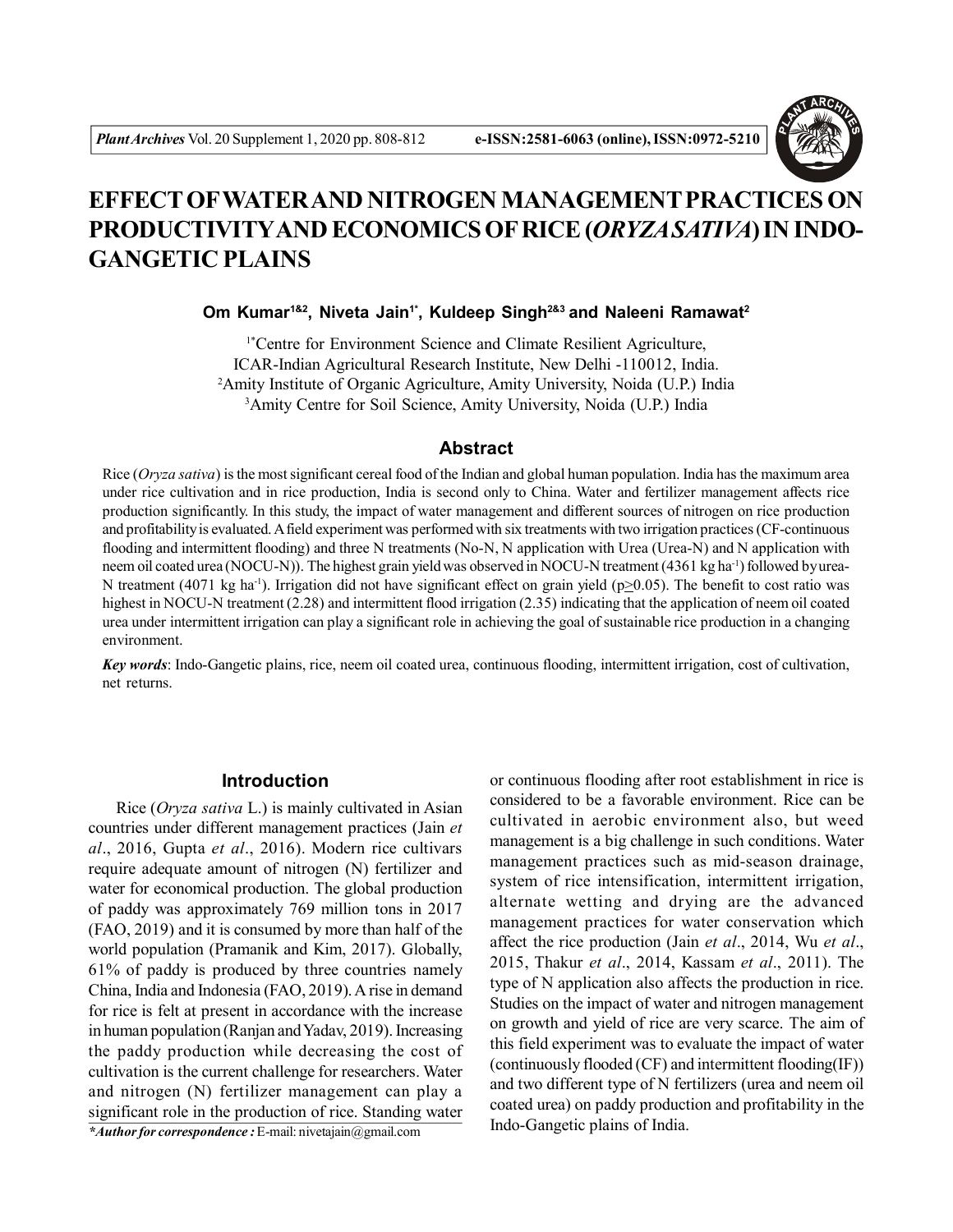

**Fig. 1:** Map of the study site.

## **Material and Methods**

### **Experimental Site**

A field experiment was carried out at the research farm of the Centre for Environment Science and Climate Resilient Agriculture (CESCRA), IARI in *Kharif* (rainy season), 2016. The research farm falls under the Indo-Gangetic plains of Northern India situated at 28<sup>o</sup> 40' N latitude and 77<sup>°</sup> 12' E longitude (Fig. 1). This experimental site comes under subtropical region and has semi-arid climate with hot summers and dry, cold winters. Annual rainfall is around 750 mm and 80% rainfall is received from June to September. Weather information of the field experimentation site the cropping years has been represented in fig. 2. The average minimum and maximum temperature during the cropping year was 16.29°C and 30.80°C respectively (Fig. 2). The average rainfall per day during the cropping season was 3.68 mm (Fig. 2).

### **Soil collection and analysis**

Soil was collected from plough layer of the experimental

site (0-15 cm depth from top surface) just before the beginning of the experiment and after harvesting of the crop. The soil samples taken from the study site were used to estimate the various physico-chemical properties of soil as per the standard methods. The physicochemical properties of soil are presented in table 1.

## **Experimental design, treatment details and crop management**

The experiment was conducted with 6 treatments (2 water regimes and 3 nitrogen treatments) with three replication each in randomized block design (RBD) with plot size of  $3m \times$ 2.5m. The rice variety PB 1121 was

transplanted on 10 July, 2016. In all treatments, the full recommended dose of P (60 kg  $P_2O_5$ ) and K (60 kg K<sub>2</sub>O) fertilizers were applied before transplanting using SSP and MOP respectively. Nitrogen fertilizer was applied at the rate of 120 kg ha<sup>-1</sup> in three splits  $(50\% 3 \text{ days after})$ transplanting (DAT), 25% at active tillering stage of rice and 25% at panicle initiation stage. Irrigation  $(\pm 5 \text{ cm})$ was applied on alternate day in CF treatment and every 3-4 days in IF treatment. Manual management of weed was done as and when required during the cropping period. Weedicides and insecticides were not applied to avoid any additional impact on the production.

## **Measurement of growth and yield parameters**

Growth parameters of rice like plant height, number of tillers and number of panicles per m<sup>2</sup>were recorded. Yield parameters like test weight, grain yield and harvest index were recorded at the time of harvest. Crop yields were determined from the total plot area. The grains were separated from the straw, dried and weighed. Grain and



**Fig. 2:** Weather conditions at study site during cropping period, (Source: Weather observatory, Division of Agricultural Physics, IARI)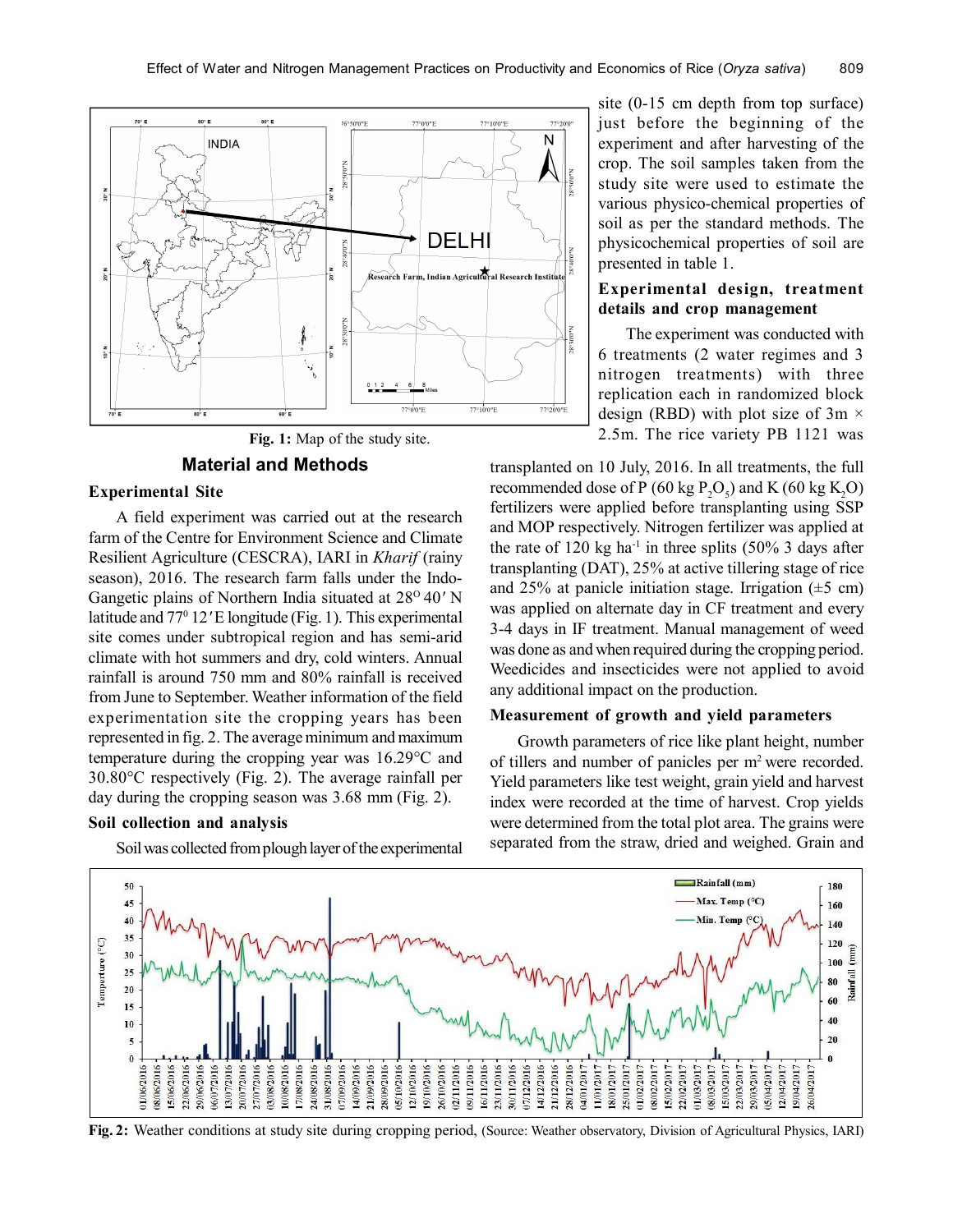| S.No | Soil parameter                              | <b>Value</b> |
|------|---------------------------------------------|--------------|
|      | Sand $(\% )$                                | 47           |
| 2    | $Slit$ (%)                                  | 31           |
| 3    | $Clay(\%)$                                  | 22           |
| 4    | pH(1:2::soil:water)                         | 8.1          |
| 5    | $EC$ (ds/m)                                 | 0.51         |
| 6    | Organic C $(\%)$                            | 0.53         |
|      | $CEC$ (c mol kg <sup>-1</sup> )             | 73           |
| 8    | Olsen P $(kg ha-1)$                         | 19.93        |
| 9    | $NH_{4}^{+}$ -N (kg ha <sup>-1</sup> )      | 13.10        |
| 10   | $\overline{NO_3}$ -N (kg ha <sup>-1</sup> ) | 14.37        |
| 11   | Ammo. acetate ex. K (kg ha <sup>-1</sup> )  | 349          |

**Table 1:** Initial physicochemical properties of the soil of the experimental site.

straw moisture was determined immediately after weighing and subsamples were dried in the oven at 65°C for 48 hrs. and final dry weight was recorded. Harvest index was calculated as given below:

Harvest Index(%) = (Grain yield / Straw yield + Grain yield)  $\times$  100

#### **Economic analysis of the treatments**

After completion of the field experiment on rice, the economic analysis of the treatments were done to identify factors responsible for differences in economic benefit. The operational cost of cultivation was calculated by taking into account the cost of inputs (seed, fertilizers, biocide, diesel and electricity) and the hiring charges of services for various farm operations like land preparation, irrigation, fertilizer application and harvesting. The cost of cultivation was calculated using following formula:

Total cost of cultivation  $(Rs \text{ ha}^{-1})$  =Input cost (Seed cost + Fertilizer cost + Biocide cost + Energy cost (diesel and electricity)) + Cost of hiring services (human and machine)) + miscellaneous cost ( $\omega$  10% of total cost)

The cost of all parameters are in Rs ha<sup>-1</sup>

**Table 2:** Details of the treatments used in the study.

|                          | S. No. Treatment | <b>Nitrogen</b>                            | Water regime    |
|--------------------------|------------------|--------------------------------------------|-----------------|
| 1                        | Control          | $0 \text{ kg}$ N ha <sup>-1</sup>          | Continuous      |
|                          |                  |                                            | flooding $(CF)$ |
| 2                        | Urea-N           | $120 \text{ kg N}$ ha <sup>-1</sup> (Urea) | Continuous      |
|                          |                  |                                            | flooding $(CF)$ |
| $\overline{\mathcal{E}}$ | NOCU-N           | $120$ kg N ha <sup>-1</sup>                | Continuous      |
|                          |                  | (Neem Oil Coated Urea)                     | flooding $(CF)$ |
| 4                        | Control          | $0$ kg N ha <sup>-1</sup>                  | Intermittent    |
|                          |                  |                                            | flooding $(IF)$ |
| 5                        | Urea-N           | $120 \text{ kg N} \text{ ha}^{-1}$ (Urea)  | Intermittent    |
|                          |                  |                                            | flooding $(IF)$ |
| 6                        | NOCU-N           | $120$ kg N ha <sup>-1</sup>                | Intermittent    |
|                          |                  | (Neem Oil Coated Urea)                     | flooding $(IF)$ |

**Table 3:** Effect of irrigation and nitrogen management on growth and yield attributes of rice

| <b>Management</b>            | <b>Plant</b> | Tiller Hills |                   | No. of    | <b>Test</b> |
|------------------------------|--------------|--------------|-------------------|-----------|-------------|
|                              | height       | /Hill        | (m <sub>1</sub> ) | panicles  | weight      |
|                              | (cm)         |              |                   | $(m-2)$   | (g)         |
| <b>Irrigation</b>            |              |              |                   |           |             |
| CF                           | 112.6        | 13           | 17.78             | 241.1     | 27.0        |
| IF                           | 113.2        | 11           | 17.22             | 220.3     | 27.0        |
| $SEM(\pm)$                   | 1.7          | 0.5          | 0.77              | 3.2       | 0.3         |
| $CD(p=0.05)$                 | <b>NS</b>    | 1.47         | <b>NS</b>         | 9.8       | <b>NS</b>   |
| <b>Nitrogen</b>              |              |              |                   |           |             |
| No N                         | 100.0        | 9.2          | 14.8              | 206.3     | 26.7        |
| Urea N                       | 119.0        | 12.3         | 18.5              | 235.3     | 27.1        |
| <b>NOCU-N</b>                | 119.7        | 15.0         | 19.2              | 250.5     | 27.2        |
| $SEM(\pm)$                   | 2.1          | 0.6          | 0.9               | 3.9       | 0.3         |
| $CD(p=0.05)$                 | 6.53         | 1.8          | <b>NS</b>         | 11.8      | <b>NS</b>   |
| Irrigation $\times$ nitrogen | NS           | NS           | NS                | <b>NS</b> | NS          |

Cost of energy  $(Rs \ ha^{-1}) = ((Diesel \ consumed \ by$ tractor (1 ha<sup>-1</sup>)  $\times$  total duration of tractor operation (hrs.  $ha^{-1}$ ) × price of diesel (Rs l<sup>-1</sup>)) + (Electricity consumed by electric pump for irrigation (kWh hr<sup>-1</sup>)  $\times$  total duration of pump operation (hrs ha<sup>-1</sup>)  $\times$  electric charge (Rs (kWh)<sup>-1</sup>))

The current market price of all the inputs and hired services during respective season of cultivation were taken into account and derived from market survey. Gross income was the Minimum Support Price offered by the Government of India for rice in the respective year plus income from selling of residue obtained from market survey. The gross income was determined by the following formula:

Gross income  $(Rs \text{ ha}^{-1}) = (Total grain yield (kg \text{ ha}^{-1}))$  $\times$  Minimum support price of grain (Rs kg<sup>-1</sup>)) + (Total **Table 4:** Effect of irrigation and nitrogen management on the yield and harvest index of rice.

| <b>Management</b>                   | Grain       | <b>Straw</b> | <b>Biological</b> | <b>Harvest</b> |  |
|-------------------------------------|-------------|--------------|-------------------|----------------|--|
|                                     | yield       | yield        | yield             | <b>Index</b>   |  |
|                                     | $(kg ha-1)$ | $(kg ha-1)$  | $(kgha^{-1})$     | (%)            |  |
| <b>Irrigation</b>                   |             |              |                   |                |  |
| CF                                  | 3686        | 5414         | 9089              | 40.12          |  |
| IF                                  | 3499        | 5601         | 9233              | 39.21          |  |
| $SEM(\pm)$                          | 7.90        | 17.10        | 25.62             | 0.10           |  |
| $CD(p=0.05)$                        | 24.45       | 52.74        | 78.94             | 0.30           |  |
| Nitrogen                            |             |              |                   |                |  |
| No N                                | 2511.8      | 4121.0       | 6650              | 38.0           |  |
| Urea N                              | 3987.5      | 6223.2       | 10294             | 39.6           |  |
| NOCU-N                              | 4277.5      | 6178.2       | 10539             | 41.4           |  |
| $SEM(\pm)$                          | 9.70        | 21.00        | 31.38             | 0.12           |  |
| $CD(p=0.05)$                        | 29.94       | 64.59        | 96.69             | 0.37           |  |
| <b>Irrigation</b> $\times$ nitrogen |             |              |                   |                |  |
| $SEM(\pm)$                          | 16.80       | 36.30        | 54.35             | 0.21           |  |
| $CD$ ( $p=0.05$ )                   | 51.86       | 111.87       | 167.46            | 0.64           |  |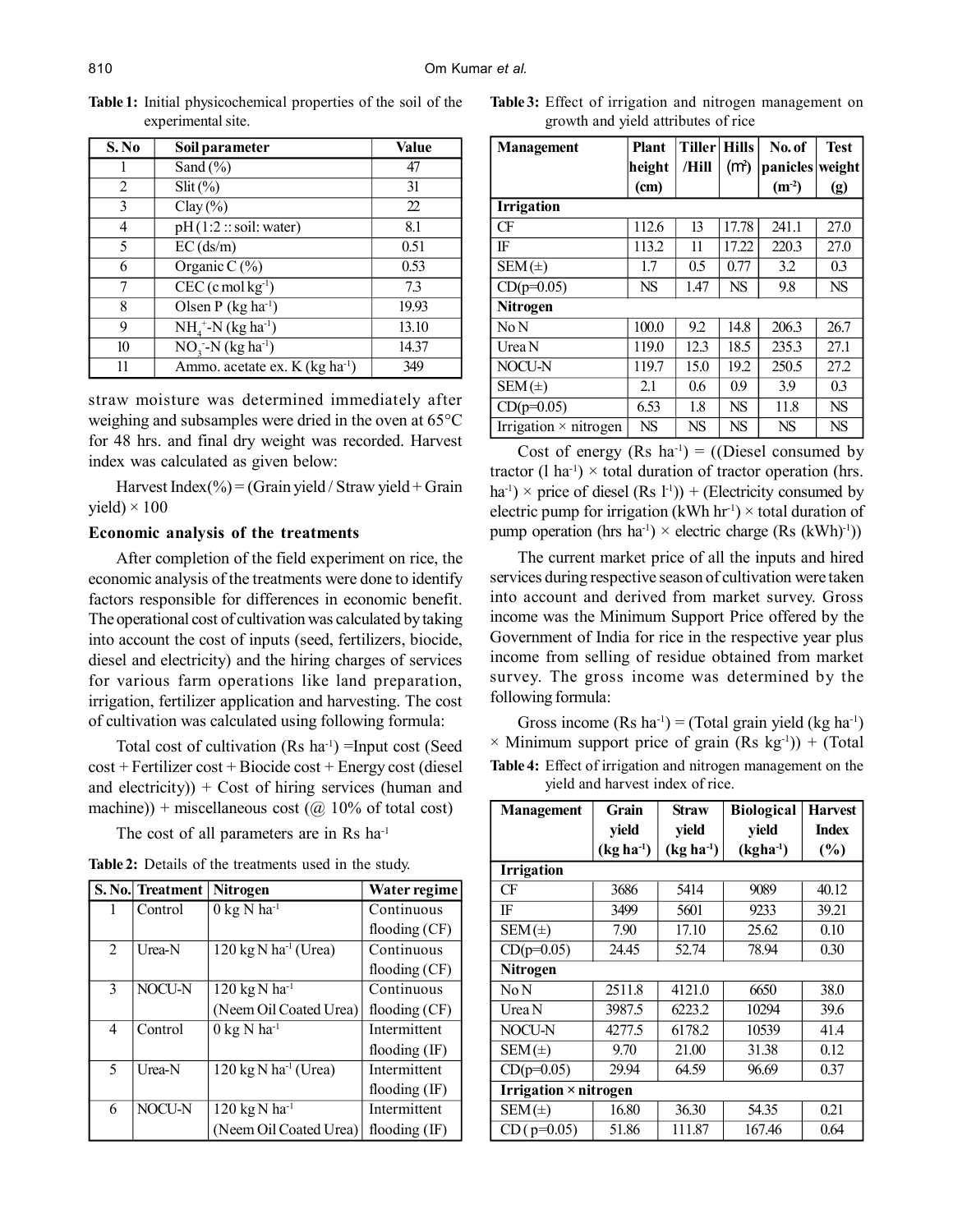| <b>Management</b> | Cost of<br>cultivation<br>$(Rs ha-1)$ | Gross<br>returns<br>$(Rs ha-1)$ | <b>Net</b><br>returns<br>$(Rs ha-1)$ | B:C  |  |
|-------------------|---------------------------------------|---------------------------------|--------------------------------------|------|--|
| <b>Irrigation</b> |                                       |                                 |                                      |      |  |
| CF                | 45035                                 | 77315                           | 32279                                | 1.72 |  |
| IF                | 32060                                 | 75234                           | 43174                                | 2.35 |  |
| <b>Nitrogen</b>   |                                       |                                 |                                      |      |  |
| No N              | 37418                                 | 54415                           | 16998                                | 1.45 |  |
| Urea N            | 38983                                 | 85105                           | 46123                                | 2.18 |  |
| NOCU-N            | 39244                                 | 89302                           | 50059                                | 2.28 |  |

**Table 5:** Effect of different management practices on net returns and cost benefit ratio.

straw yield (kg ha<sup>-1</sup>) × market price of straw (Rs ha<sup>-1</sup>))

Net income of the farmers was calculated as the difference between gross income and total cost. Finally benefit to cost ratio was determined by the following formula:

Benefit to cost ratio  $(B:C) = (Gross income (Rs))$ (Total cost (Rs))

#### **Statistical analysis**

Data were analyzed by applying the technique of 'analysis of variance (ANOVA)' for Randomized Block Design using SPSS (version 17.0) software. ANOVA with Duncan's Multiple Range Test (DMRT) at 5% level of significance was carried out to test whether the differences between means were statistically significant or not.

## **Result and Discussion**

## **Growth parameters and yield attributes**

Plant growth parameters such as plant height, tiller number and number of panicles may be affected by nitrogen application as well as irrigation in rice crops. Result showed that the there was no significant effect of irrigation plant height but N treatment had significant effect on plant height (Table 3). The plant height was lowest in no N treatment followed by Urea-N and NOCU-N. However there was no significant difference in Urea-N and NOCU-N treatments. Verma *et al*., (2018) have also reported effect of nutrient management on plant height. No significant difference was observed in number of hills per meter square in different irrigation and nitrogen treatments. The number of tiller per hill ranged from 9 to 15 (Table 3) among different irrigation and water treatments. In different N treatments application of N with urea and NOCU had 35.5 % and 47.3% more tillers respectively compared to No-N treatment. NOCU-N treatment had 21.6% more tillers compared to Urea-N treatment. Number of panicles per square meter were reduced by 8.6% in intermittent irrigation compared to

continuously flooded treatment. In different N treatment number of panicles per square meter ranged between 206 (No-N) and 250 (NOCU-N). NOCU-N treatment had 6.4% higher number of panicle per square meter in comparison with urea-N treatment. There is no significant impact of water and nitrogen application on test weight of the grains. The test weight varied from 26.7 to 27.2 g (Table 3). The interactive effect of nitrogen and irrigation was nonsignificant in all the growth parameters and yield attributes.

## **Grain and straw yield and harvest index**

The yield parameters and harvest index are given in table 4. Grain yield varied from  $2529$  to  $4361$  kg ha<sup>-1</sup> among the N treatments and  $3632$  to  $3675$  kg ha<sup>-1</sup> in different irrigation practices (Table 4). The highest grain yield (4361 kg ha<sup>-1</sup>) was recorded in NOCU-N, followed by urea  $-$ N (4071 kg ha<sup>-1</sup>). There was a yield advantage of 7.1% in NOCU-N over Urea -N treatment. The effect of irrigation was not significant on grain yield. Similar results are also reported by Pirmoradian *et al.,* (2004), Juan Li (2012) and Ashouri (2014). The nitrogenmanagement practices and irrigation practices significantly influenced straw and biological yields. Straw yield and biological yield ranged between 4121 kg ha<sup>-1</sup> and 6223 kg ha<sup>-1</sup> and 6650 kg ha<sup>-1</sup> and 10539 kg ha<sup>-1</sup> respectively. The harvest index was 2.3% higher in CF treatment due to more biomass yield. Within different N treatments harvest index was maximum in NOCU-N treatment (41.4%) followed by urea-N (39.6%) and No N treatment (38%). The NOCU-N treatment had 4.5% higher HI compared with Urea-N treatment. The interactive effect of nitrogen and irrigation was found to be highly significant ( $p \ge 0.05$ ) for all the yield parameters.

## **Economics**

The variations among the cost of cultivation, net returns and benefit cost ratio of PB1121 grown under different irrigation and nitrogen treatments is given in table 5. The total cost of cultivation among different management practices ranged from 32060 to 45035 Rs ha<sup>-1</sup>. The net returns varied between 32279 and 43174 Rs ha-1 and the benefit to cost ratio was between 1.45 and 2.35 (Table 5). The benefit to cost ratio was significantly affected by nitrogen fertilizer as well irrigation practices. The cost of cultivation was reduced by 29% in intermittent irrigation treatment compared to continuous flooding treatments. This differences is due to the less number of irrigations in treatment IF as compared to CF. A benefit of Rs 10894 ha<sup>-1</sup> was achieved with intermittent irrigation practices in net returns. The cost to benefit ratio was increased by 36.71% with intermittent irrigation in comparison with continuously flooded irrigation practice in rice (Table 5).